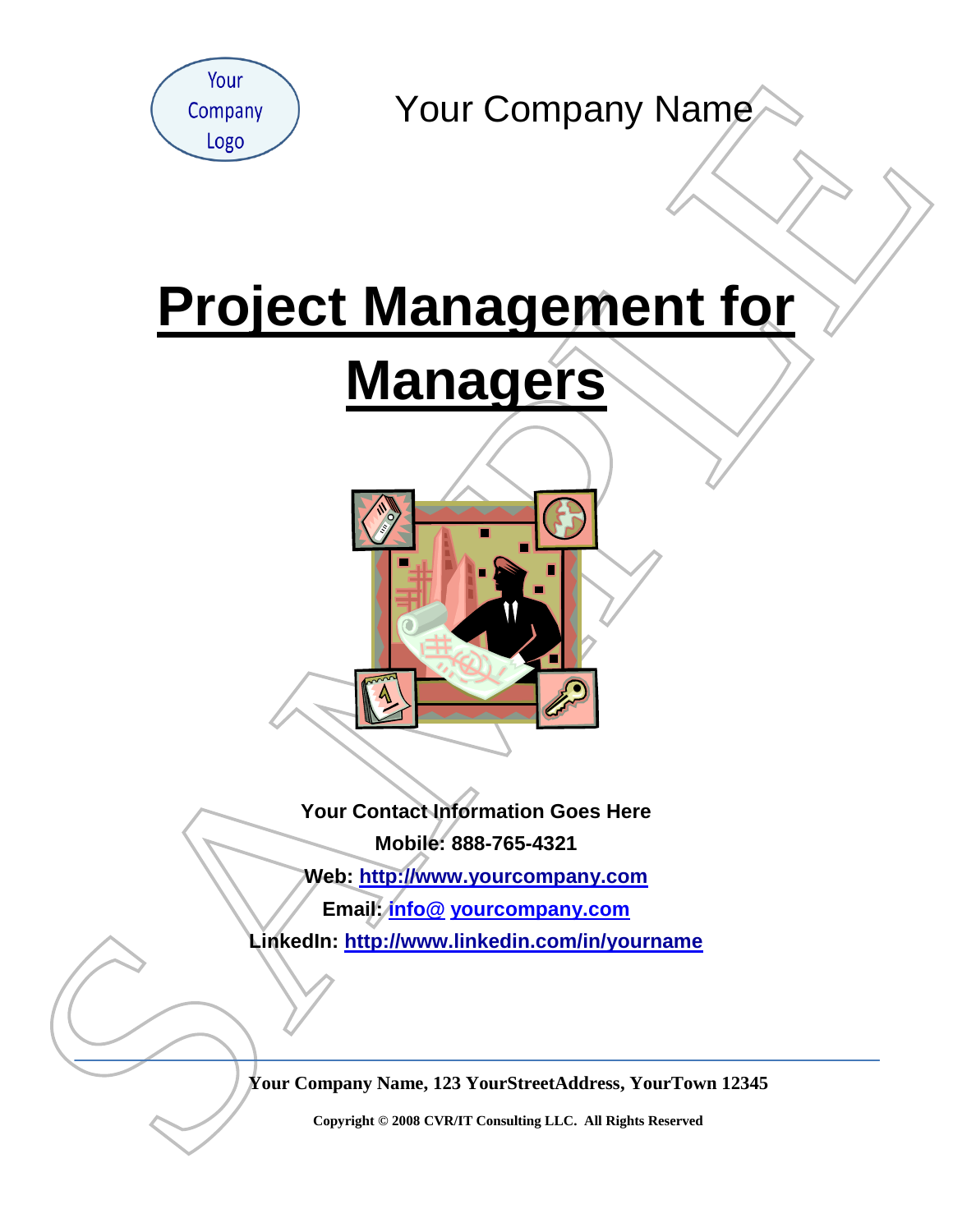SAMPLE **Optional Page of Advertising for Your Company**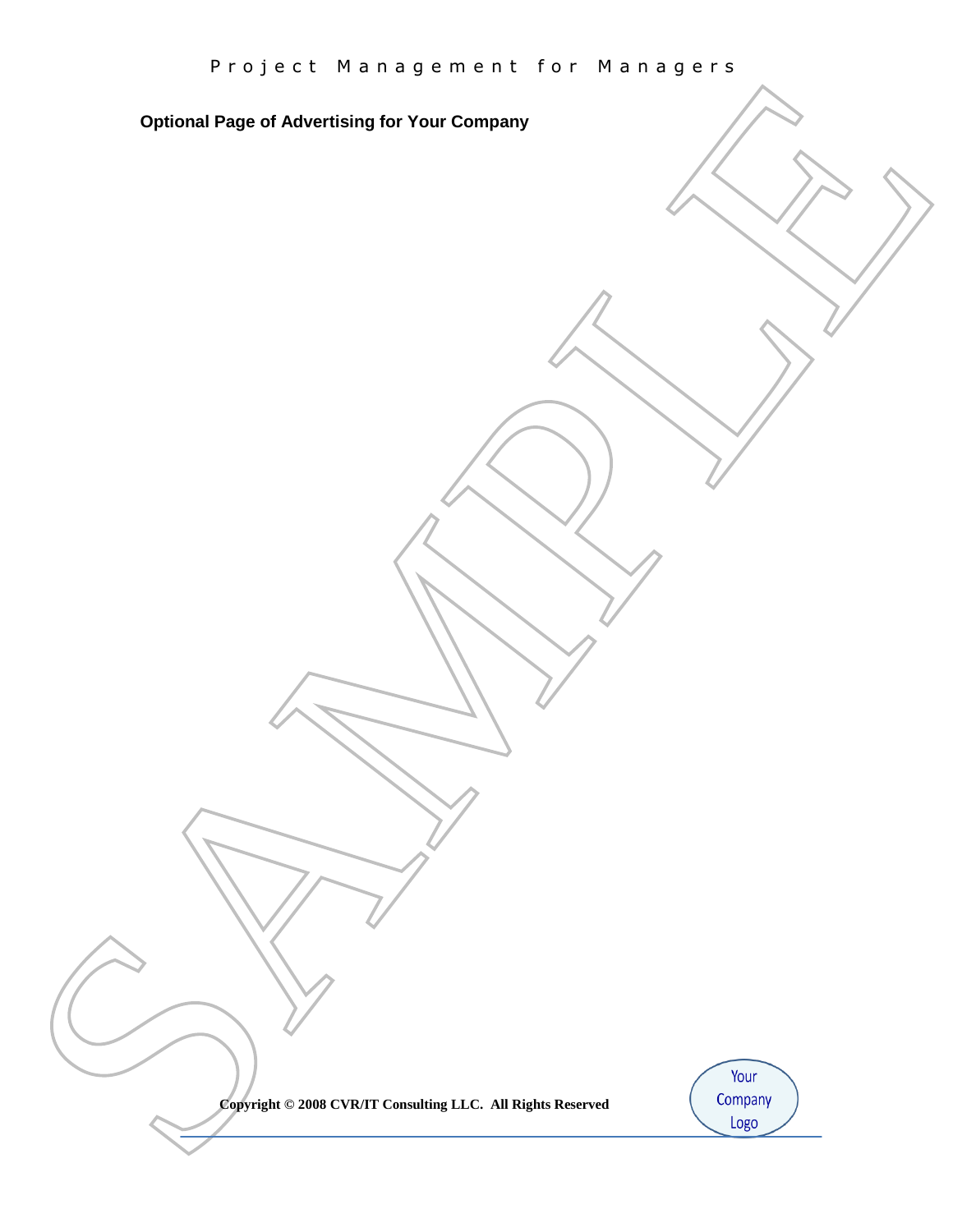## **Copyright Information**

Copyright © 2008 CVR/IT Consulting, LLC – All Rights Reserved

"Courseware" includes this Participant Guide and any other documents, computer files or other materials that CVR/IT Consulting LLC ("CVR/IT") provides as the components of the course *Project Management for Managers*. Courseware is the intellectual property of CVR/IT. Training companies, educational institutions and other organizations may use this Courseware only when they hold a current and valid license from CVR/IT. No part of this Courseware may be used, reproduced or distributed in any form or by any means without a license or prior written permission from CVR/IT.

Products and company names are the trademarks, registered trademarks and service marks of their respective owners. Throughout this manual, CVR/IT has used its best efforts to distinguish proprietary trademarks from descriptive names by following the capitalization styles used by the manufacturer.

This courseware may contain licensed images and photos from the following sources: *Microsoft Clip Art; Broderbund ClickArt* 

### **About Your Company**

- This is information about your company
- Or a bio of the speaker
- **•** Or any other information that you require

### **About the Author**

Comparison that the real of the state of the state of the state of the state of the state of the state of the state of the state of the state of the state of the state of the state of the state of the state of the state o This course was written by Gary J. Evans, PhD, PMP. Dr. Evans is President and owner of CVR/IT Consulting LLC. He has held senior positions in several organizations including Saber Consulting (Director), Rational Software (Program Mgr), and Common (VP IT). Dr. Evans has delivered successful projects in commercial, R&D, public sector and not-for-profit environments, including IT department and PMO startup, business process reengineering, design and development of software applications, PM maturity assessments and COTS implementations. Throughout his career Dr. Evans has focused on the implementation of effective project management and business process, the design and development of information systems to support that process, and management of change to ensure successful delivery of new systems. Dr. Evans is a noted trainer and public speaker, and is the author of advanced project management courseware, an Organizational PM Practice Assessment Tool, and a Project Template Library that is currently used all over the globe.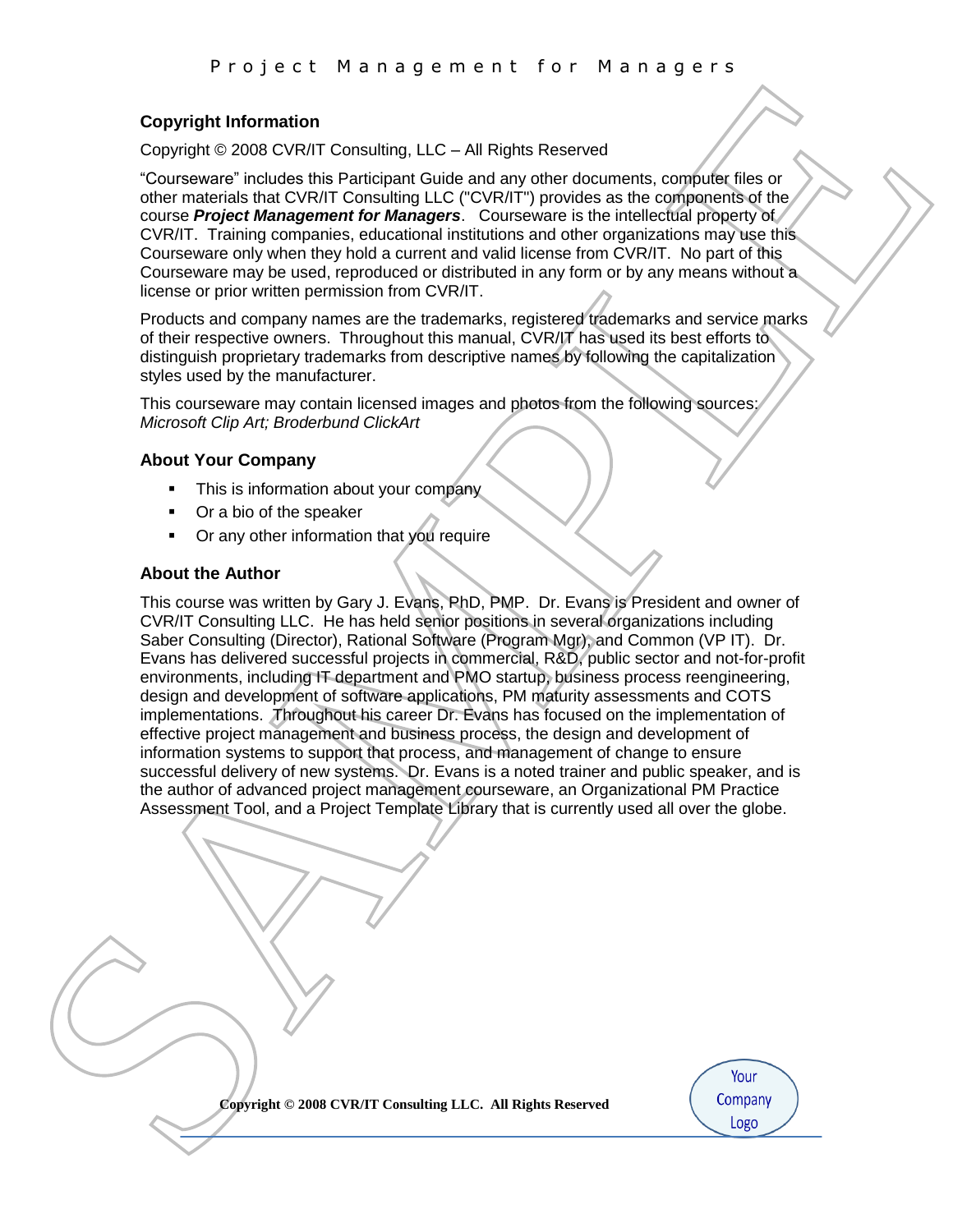# **Table of Contents**

|                                                  | $\mathcal{P}$ |
|--------------------------------------------------|---------------|
|                                                  | .10           |
|                                                  | 22            |
|                                                  | 34            |
| Section 5: Schedule and Budget<br>$\triangle$ 44 |               |
| .54                                              |               |
| .60                                              |               |
| Section 8: Communication                         | .72           |
| Section 9: Project Execution                     | 76            |
| Section 10: Project Close                        | 90            |
| <b>Summary and Review</b>                        | 96            |
| <b>Conclusion </b><br>96                         |               |
| Appendices<br>98                                 |               |
| . 98<br>Course Synopsis                          |               |
| List of Exercises<br>. 99                        |               |
| Critical Success Factors                         |               |
|                                                  |               |
| <b>Student Exercises - Detailed Instructions</b> |               |

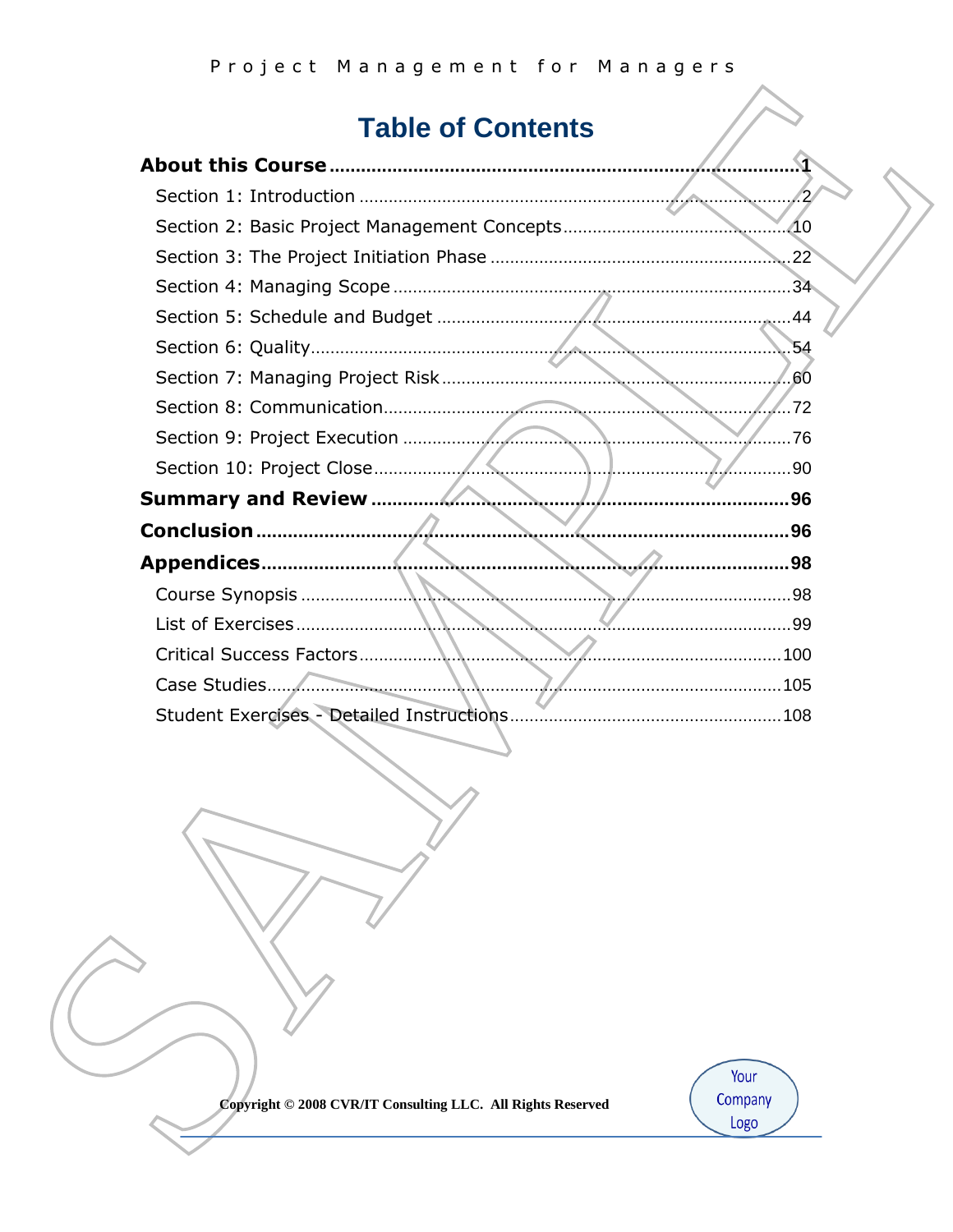# <span id="page-4-0"></span>**About this Course**

### **Background**

Fix of yet C. Pin at it is yet the site of your distribution of the site of the site of the site of the site of the site of the site of the site of the site of the site of the site of the site of the site of the site of t Within virtually every enterprise there is growing understanding of just how crucial successful projects are to financial well-being. After all, our ability to reach Strategic Objectives largely depends on the success of our major initiatives. In parallel with this understanding is the realization that all levels of the organization must become conversant with the primary principles of project management. It is only through a shared understanding of how projects are choen, funded, planned and executed that we can truly become proficient at achieving regular project success. *Project Management for Managers* delivers a power-packed overview of the essential project management concepts and techniques that every business manager must know.

#### **Purpose of this course**

Learn the knowledge, skills, tools and techniques that promote consistent project success.

#### **Course Structure**

- Presentation and discussion of each topic
- Hands-on exercises to reinforce key concepts

**Course Impact:** You leave with the experience of:

- **Using a Project Charter to define a project**
- Confirming Scope by development of a Work Breakdown Structure (WBS)
- **IDENTIFY** Identifying and analyzing Project Risks
- **Planning for Rollout and Transition**
- Much, much more…

**Your Company Name, 123 YourStreetAddress, YourTown 12345**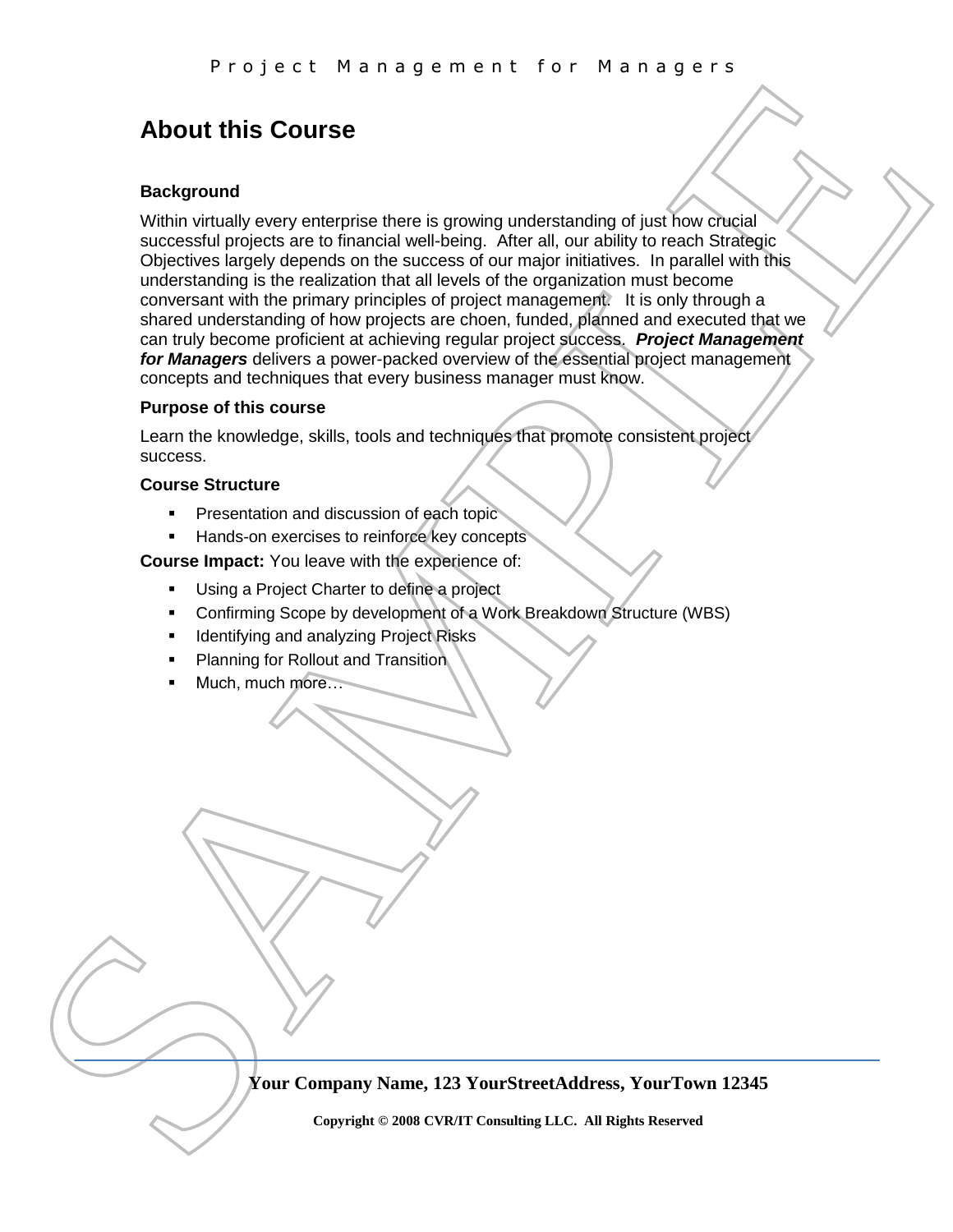# <span id="page-5-0"></span>*Section 1: Introduction*

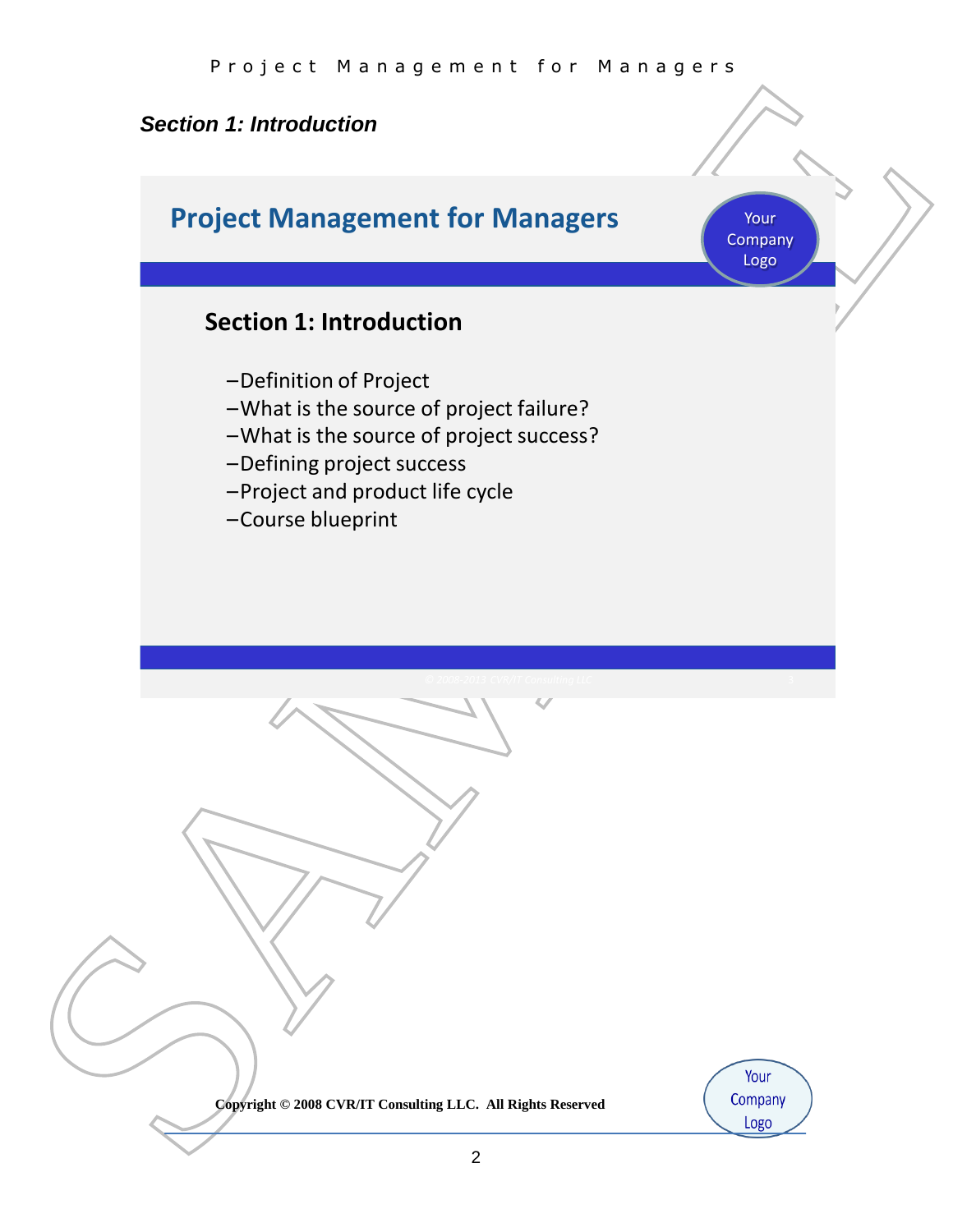# Definition of a Project

A project:

- Is temporary
- Creates a unique product, service, or result
- Consumes resources
- Involves risk
- Is an investment
- Is intended to create a Business Value
- Is a Human Endeavor

A project has many characteristics:

- It is temporary: it has a beginning and an end
- The output of every project is unique.
- Projects consume resources of all kinds; human, money, raw materials, facilities and more
- All projects have some element of risk. There is no certainty that they will end with the intended outcome.
- Every project is an investment. An organization uses it time, money and other resources in a body of work that it hopes will produce a desirable outcome. It has a cost, an intended return and risk, just like any other investment.
- Every project is done in order to create some value (referred to in this course as Business Value). Business Value is the reason for doing the project.
- Projects depend on people for their success.

**Projects** are characterized as having objectives, milestones, assumptions and constraints.

- Project and Business Objectives must be distinct
	- o **Business Objectives** speak to the Business Value that the sponsoring organization hopes to gain from the project. Business value is obtained after the project is complete. The project sponsor determines the business goals and is accountable for meeting them.
- **Purplet the air and yet metric 101** Parameterize and the state of the state of the state of the state of the state of the state of the state of the state of the state of the state of the state of the state of the state o **Project Objectives** speak to the specific deliverables and results that will be completed during the project. The project team is responsible for meeting assigned project milestones. However, the Project Manager is accountable for reaching project objectives, and is responsible for managing the project in such a way as to maximize potential Business Value.
	- **Milestones** are points in time when an objective has been met or some condition reached. A milestone has zero duration. Example: Completion of the Planning Phase
	- **Assumptions** are anything that we say is true for purposes of planning, but which we know may not be true. Assumptions are a source of project risk. Example: We

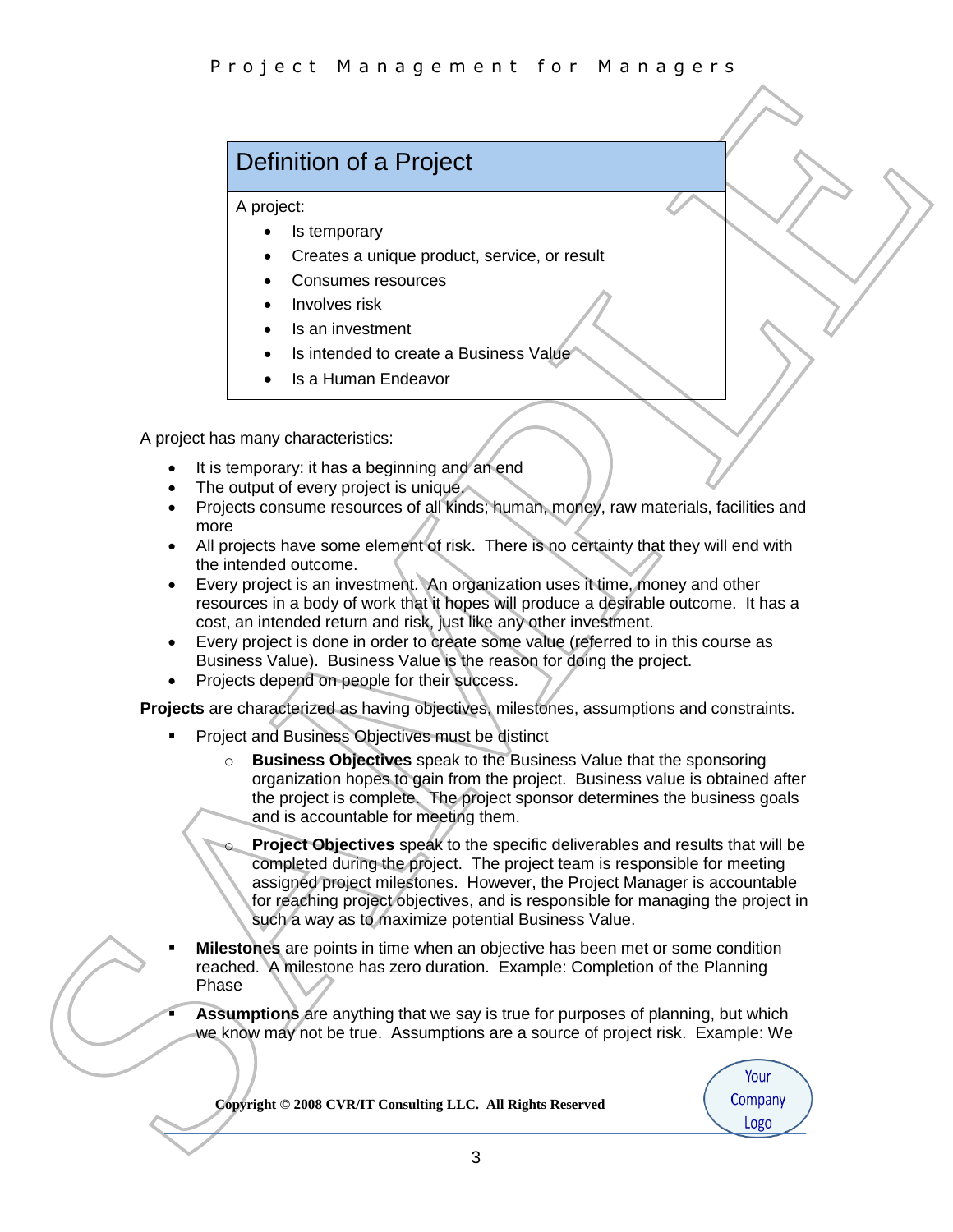assume that subject matter experts will be available for requirements analysis. However, we currently have no commitment from them.

- **Constraints** are any limitation on the planning or execution of a project. These must be known as early in project planning as possible so that project plans can take them into account. There are many potential sources of project constraint, e.g. time, cost, scope, resources and quality. Examples:
	- o Project must be completed by 15 July
	- o Total budget for this project may not exceed \$1.5M

How big are projects in your organization (by cost or time)? What does it take for a body of work to be called a project? This varies greatly from one organization to the next.

**Ongoing operations** are work that is the same day to day. The output is not unique and they may not have a specific start and end date. Examples of Ongoing Operations:

- Manufacturing of washing machines
- Payment of invoices



A **Program** is a collection of components, i.e. projects and possibly other programs, that are managed together in order to obtain management control that would not be available otherwise. Programs are often created around a shared resource pool to enhance resource planning, or around a shared objective where many different avenues of work must be completed in order to reach a common goal. The goals, standards and budget of a program are often larger than and/or distinct from those of any component.

A **Portfolio** is a collection of projects, programs, and possibly other portfolios and even ongoing operations that, in total, operate as a whole to fulfill at least a portion of an organization's strategic goals. Project Portfolio Management is that set of business processes that link the strategies of an organization with its projects. Key concepts in Project Portfolio Management include:

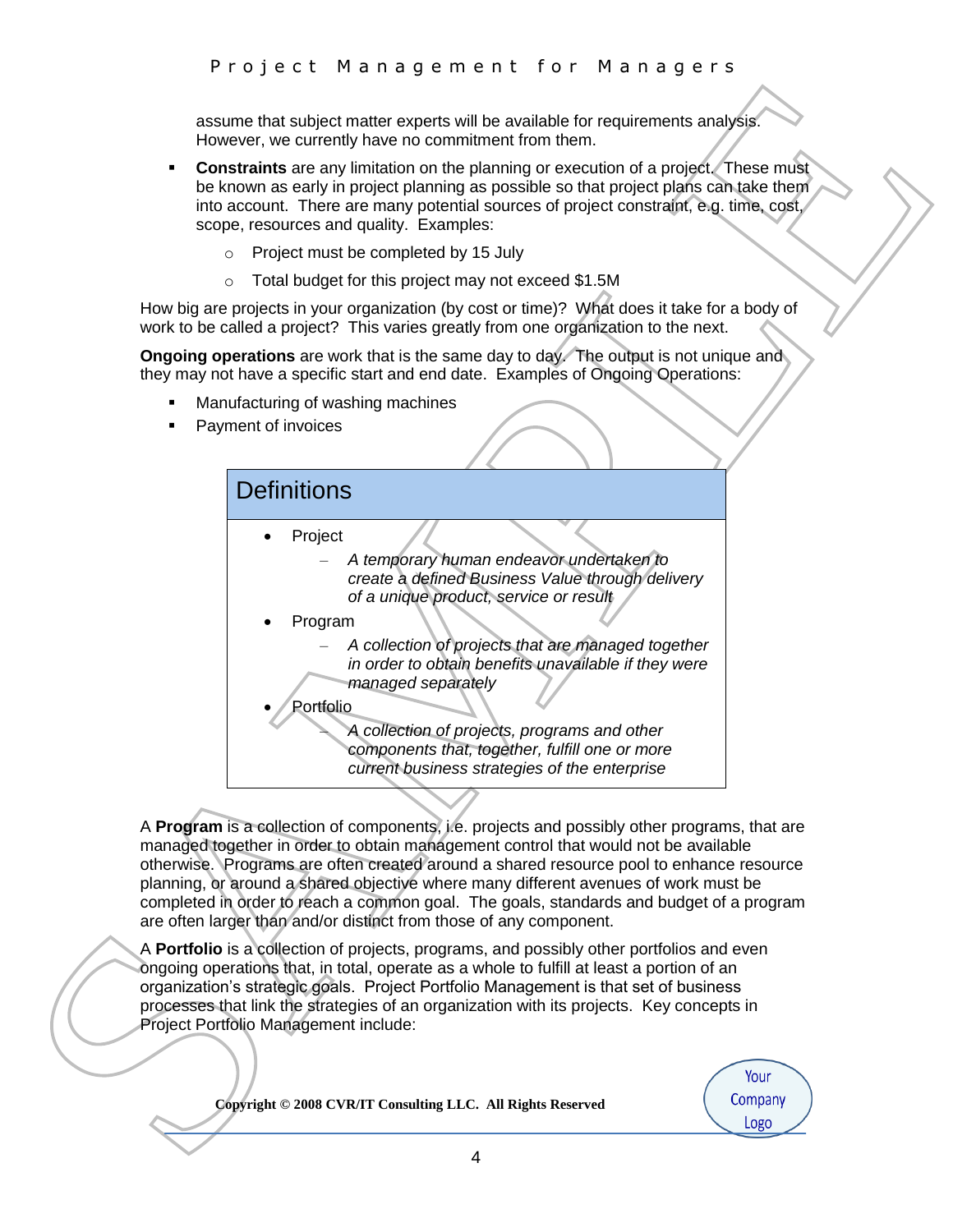- Every project is an investment and should be selected, funded and managed as such
- Every project should support Business Strategy

# Sources of Project Failure

- Inadequate planning
- Lack of control, e.g. scope creep
- Nonexistent or lack of upper management support
- Lack of project direction; poorly defined project goals
- Poor risk planning
- Lack of end user / customer support
- Poor communications
- Insufficient or inappropriate resources
- Inadequate and poorly managed requirements
- Unrealistic expectations

Find the state of the state of the state of the state of the state of the state of the state of the state of the state of the state of the state of the state of the state of the state of the state of the state of the stat The "Sources of Project Failure" list shown is representative of what the Standish Group has found in their CHAOS Study year after year. It also closely matches the results of our inclass exercise, "What causes projects to fail?" The point is that our experience is shared by many others. The sources of project failure are common and widespread, and we must include plans for dealing with them when we plan our projects.

# Reasons for Project Success

- Executive support and organizational commitment
- Clear project definition and business objectives
- Correct and complete requirements
- Practical plan and realistic expectations
- Clear roles and responsibilities
- Involvement of skilled resources, including experienced project managers
- Adequate risk management and quality methods
- Integrated change control
- Effective communication
- Effective project methodology

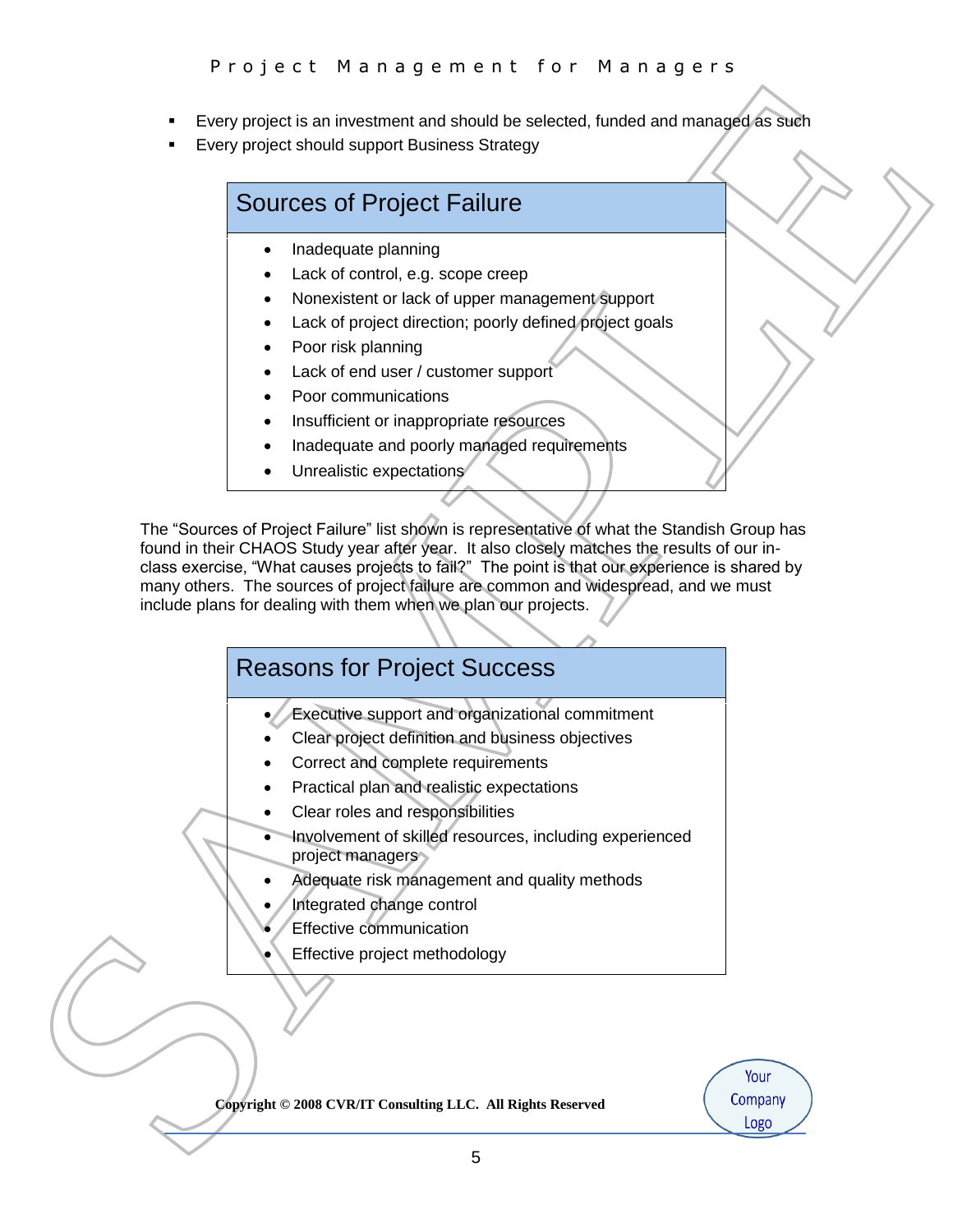It should be no surprise that project success factors are roughly the mirror of sources of failure. To the extent that these factors are present in your organization, your projects are more likely to succeed. Management has direct control of most of these factors.

# Perspectives – Defining Success

We can distinguish four levels of project success:

- Project delivery must succeed
- The project must produce a tactical result
- The project must provide the intended results at an acceptable cost
- The project must support corporate strategy

Evaluation in the same of the same of the same of the same of the same of the same of the same of the same of the same of the same of the same of the same of the same of the same of the same of the same of the same of the As Project Management is traditionally taught, project success consists of delivery of expected scope to the customer within the time, cost and quality constraints established for the project. Unfortunately, this definition of project success falls short. Organizations do not commission projects merely to install software or refurbish a building. They do projects in order to gain some value. If that value is not delivered, the project is not a complete success. In fact, we can distinguish four separate levels of project success, and it is important for organizations to consider project outcomes at all of these levels.

#### **Project Delivery Success**

If the project team provides all intended scope to the customer within planned time, cost and quality constraints, and if the customer accepts those deliverables, then the project has attained Project Delivery Success.

#### **Tactical Success**

If the organization realizes the Business Value that was intended as an outcome of the project, e.g. if an updated business process is used effectively and the expected improvements are obtained, then the Project Sponsor has attained a Tactical Success.

#### **Investment Success**

If Business Value is realized for a reasonable cost, e.g. the planned Total Cost of Ownership of the project, then the organization has attained an Investment Success.

### **Strategic Success**

If the Business Value is in alignment with and supports one or more current Business Strategies, then the organization has attained a Strategic Success.

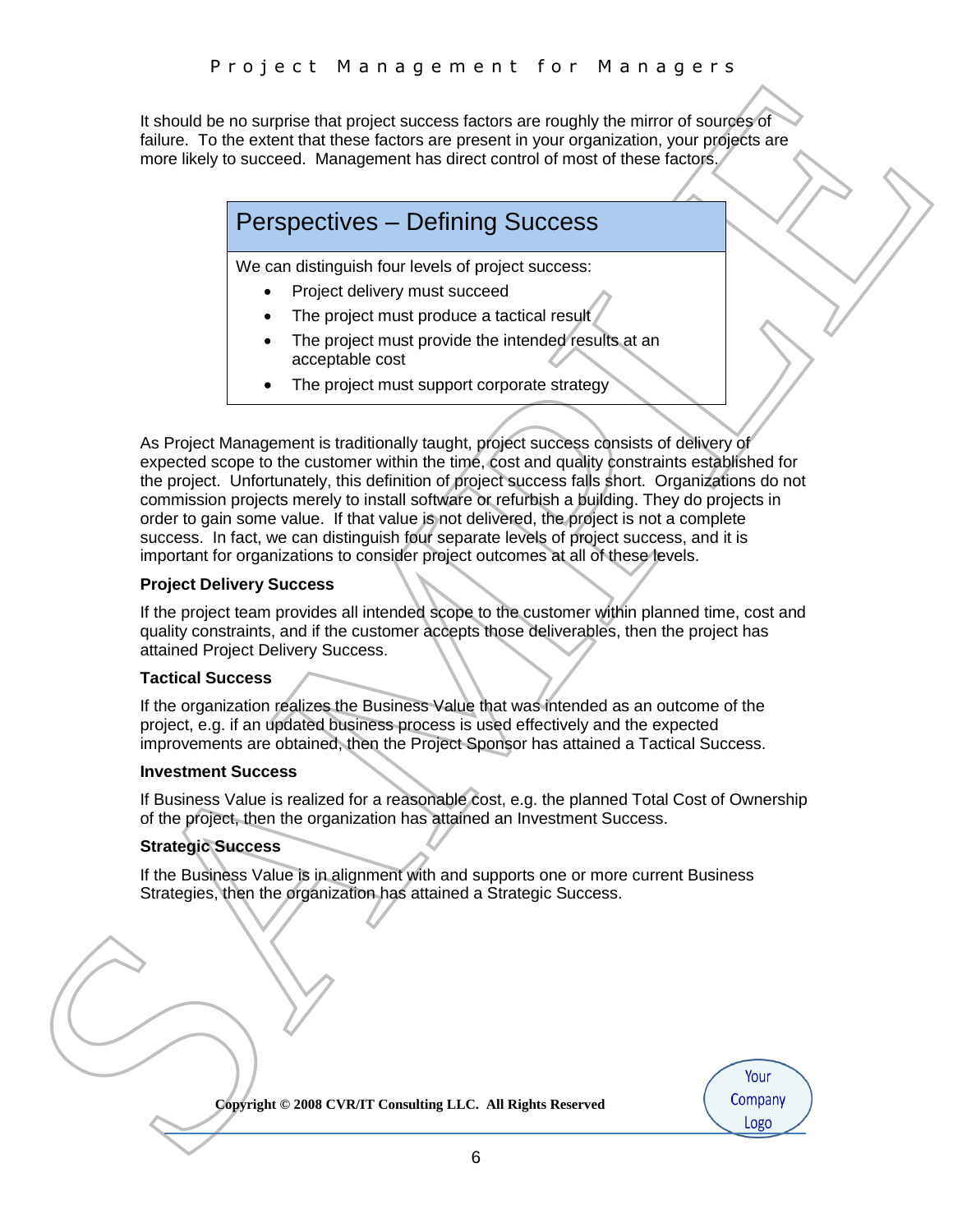

*© 2008-2013 CVR/IT Consulting LLC All Rights Reserved*

This course will assume that there is more to Project Management than simple delivery. Project delivery is simply the means to an end, and it is that end, Business Value, that is the ultimate goal. So management must do its part and select the best projects for the organization, launch them in the best order and at the best time, and in general manage its substantial investment in projects to the benefit of the enterprise.

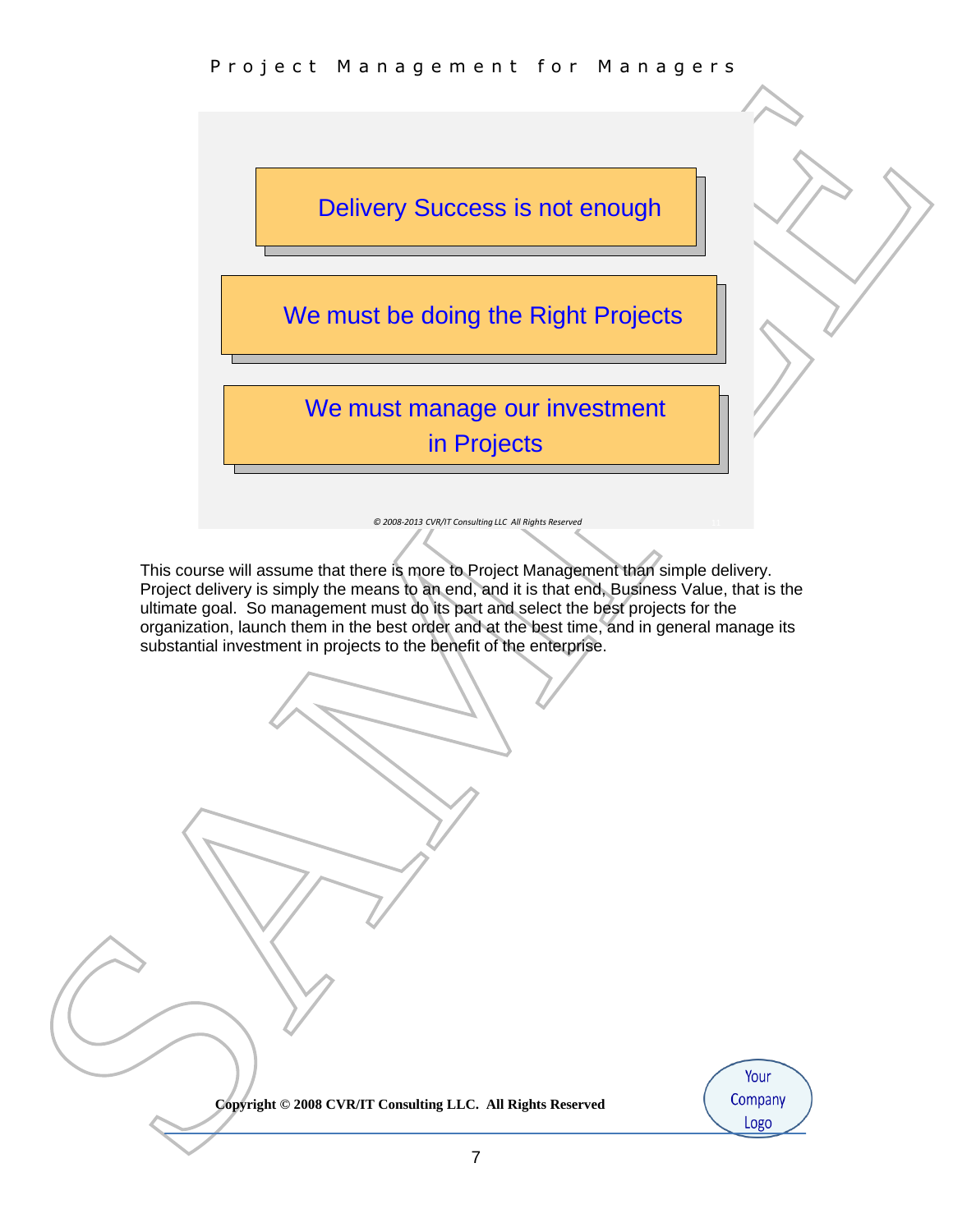# **Project Management Life Cycle**



*© 2008-2013 CVR/IT Consulting LLC All Rights Reserved*

This figure demonstrates that Business Value begins to accrue after deployment, which occurs at the end of the project. The project may take only months, but the Business Value can accrue for years. Note that TCO (Total Cost of Ownership) includes all project and postproject costs. To determine Return on Investment, one must measure Business Value and TCO.

### **Project Management Lifecycle**

The Project Management Processes roll out over time as shown in the Project Management Lifecycle. Note that the Monitoring and Control Phase runs in parallel with Planning and Execution. Every project phase has its own set of project management deliverables. For example,

- **Initiation has the Project Charter as a deliverable**
- Planning has the schedule and budget as deliverables

Each deliverable contributes to the planning, execution and/or control of the project

The Project Management Plan is an integral part of the Project Management Lifecycle. It is a set of formal documents developed during the Planning Phase, approved by the Sponsor and used to manage project execution. It is also a living artifact that "grows" and matures as the Project Manager gains greater understanding of the project through a process called Progressive Elaboration. The Project Management Plan can be a single document, or it may have many constituent parts including, for example, Scope statement, WBS, Schedule, Risk Management Plan and Communication Plan.

The Project Management Plan serves to guide project execution and enhance project control. It establishes key milestones and management review dates and contains the project baselines against which project progress is measured.